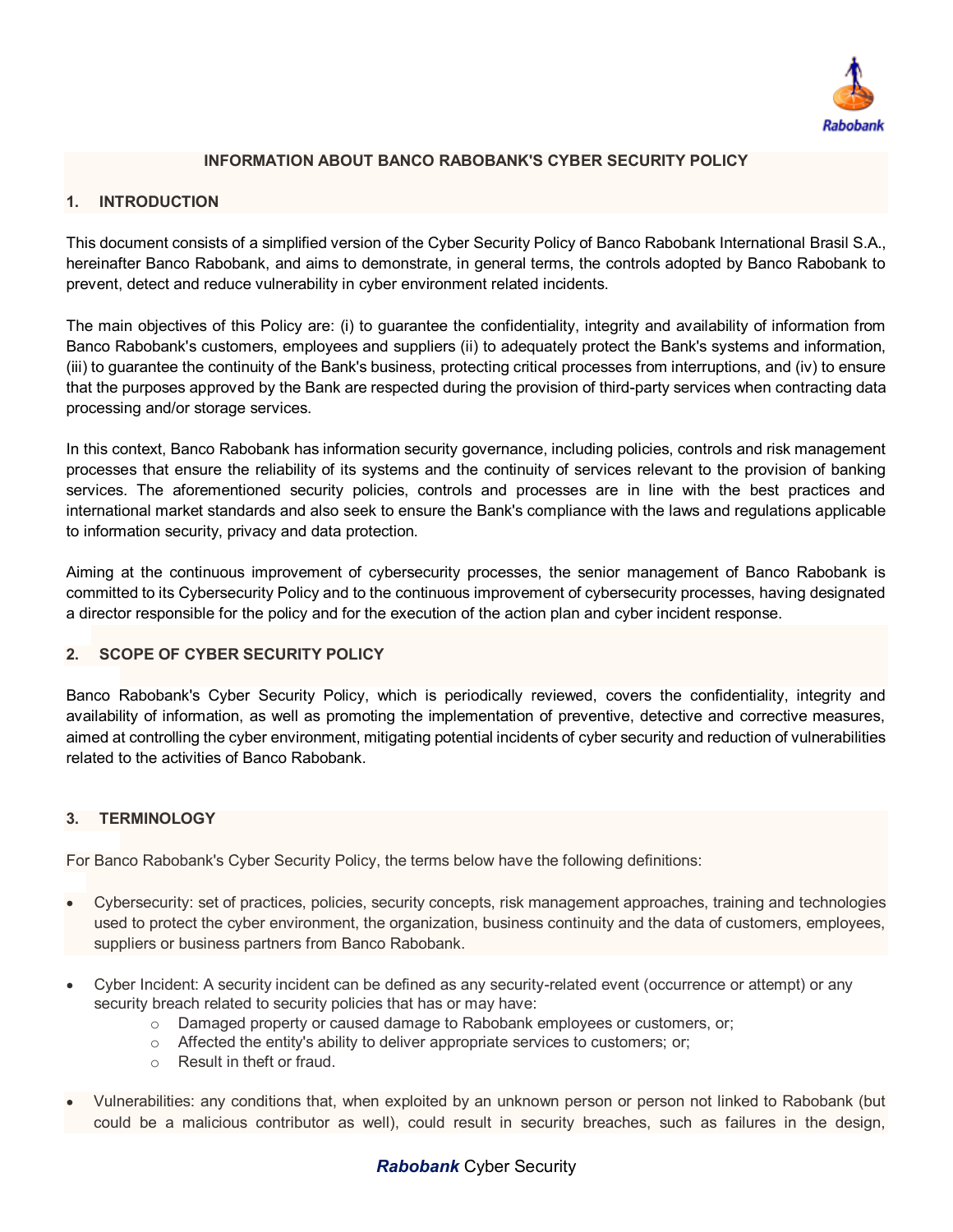

implementation or configuration of programs, services or network equipment, outdated or missing cybersecurity mechanisms. A vulnerability exploit attack occurs when an attacker attempts to perform malicious actions, such as breaking into a system, accessing confidential information, launching attacks against other computers, or rendering an application or service unavailable.

# **4. INFORMATION SECURITY MONITORING AND PREVENTION AGAINST CYBER ATTACKS**

Banco Rabobank's information security monitoring and cyber-attack prevention process consists of identifying threats and vulnerabilities, defining security controls necessary to protect the business, testing and monitoring internal and external environments. The main objective is to prevent the realization of cyber threats.

# **5. APPLICATION SECURITY MANAGEMENT AND ADOPTION OF NEW TECHNOLOGIES**

The main assumptions applicable to the adoption of new technologies by Rabobank include:

- The development of new applications must be in line with Rabobank's best security practices and guidelines related  $\bullet$ to secure development;
- The adoption of new technologies must also be subject to security controls proportional to the criticality classification  $\bullet$ of the asset, which go through classification processes, risk assessment and implementation of corrections or adjustments before and after being made available in the production environment;
- The implementation of information traceability controls and mechanisms;
- Security testing, such as penetration testing and secure code testing, must also be performed for the relevant services prior to implementation in the production environment;
- Conducting general security tests (such as compliance with security parameters); and,
- The implementation of controls that ensure the segregation between development, test and production environments, in order to reduce the risk of unauthorized access or undue changes in the operating environment, database and/or applications.

#### **6. ACCESS CONTROL MANAGEMENT**

The levels of controls applied in the management of access control of logical resources of Banco Rabobank vary according to the assessment of the risks associated with information and assets.

#### **7. INFRASTRUCTURE MANAGEMENT / BUSINESS CONTINUITY**

The controls adopted by Banco Rabobank in the development of infrastructure have as their primary objective to ensure that Banco Rabobank remains operational in the face of cyber threats, in order to ensure the confidentiality, integrity and availability of information, thus ensuring business continuity through scenario analysis, monitoring and testing for continuous improvement are part of this process.

#### **8. CYBER INCIDENT RESPONSE PLAN AND MANAGEMENT**